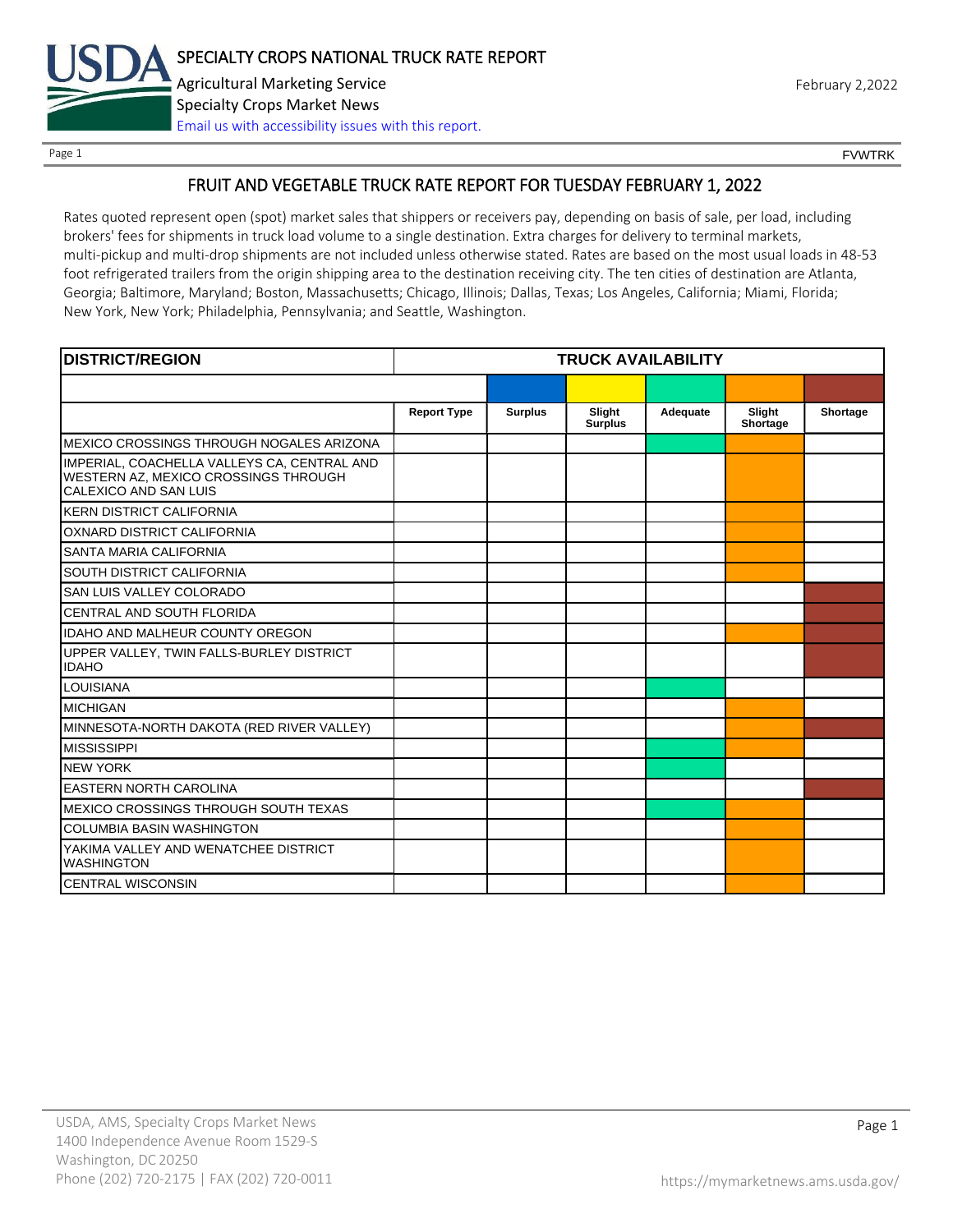

Page 2 FOUNTRK CONTROL CONTROL CONTROL CONTROL CONTROL CONTROL CONTROL CONTROL CONTROL CONTROL CONTROL CONTROL CONTROL CONTROL CONTROL CONTROL CONTROL CONTROL CONTROL CONTROL CONTROL CONTROL CONTROL CONTROL CONTROL CONTROL

# PRICES FOR TUESDAY FEBRUARY 1, 2022

In areas where rates are based on package rates, per-load rates were derived by multiplying the package rate by the number of packages in the most usual load in a 48-53 foot trailer.

# PERCENTAGE OF CHANGE FROM TUESDAY JANUARY 25, 2022 SHOWN IN ()

## MEXICO CROSSINGS THROUGH NOGALES ARIZONA

## --BEANS, ROUND GREEN TYPE, CORN, SWEET, CUCUMBERS, EGGPLANT, GRAPEFRUIT, HONEYDEWS, ORANGES, SQUASH, TOMATILLOS, TOMATOES, TOMATOES, CHERRY, TOMATOES, GRAPE TYPE, TOMATOES, PLUM TYPE AND WATERMELONS

|              |                 | RANGE      | <b>MOSTLY</b> |         |
|--------------|-----------------|------------|---------------|---------|
| Atlanta      | Slight Shortage | 6400-7800  | 6600-6900     | $(+2)$  |
| Baltimore    | Adequate        | 8100-9300  | 8400-8800     | $(-10)$ |
| Boston       | Adequate        | 8900-11100 | 9300-9800     | $(-11)$ |
| Chicago      | Slight Shortage | 6300-7400  | 6600-6900     | $(+3)$  |
| Dallas       | Slight Shortage | 3800-4800  | 4000-4200     | (+4)    |
| Los Angeles  | Adequate        | 1600-2200  | 1800-2000     | (0)     |
| Miami        | Slight Shortage | 8300-10000 | 8500-8900     | (+4)    |
| New York     | Adequate        | 8600-10300 | 8900-9400     | $(-11)$ |
| Philadelphia | Adequate        | 8300-9900  | 8600-9200     | (-9)    |
|              |                 |            |               |         |

IMPERIAL, COACHELLA VALLEYS CA, CENTRAL AND WESTERN AZ, MEXICO CROSSINGS THROUGH CALEXICO AND SAN LUIS

## --ANISE, BOK CHOY, BROCCOLI, CABBAGE/ FRESH CUT, CAULIFLOWER, CELERY, CHINESE CABBAGE, CILANTRO, ENDIVE, ESCAROLE, GREENS, KALE, LEEKS, LETTUCE, GREEN LEAF, LETTUCE, ICEBERG, LETTUCE, RED LEAF, LETTUCE, ROMAINE, PARSLEY AND SPINACH

|             |                 | RANGE      | <b>MOSTLY</b> |        |
|-------------|-----------------|------------|---------------|--------|
| Atlanta     | Slight Shortage | 8400-9400  | 8500-9300     | $(+1)$ |
| Baltimore   | Slight Shortage | 8800-10900 | 9600-10600    | (0)    |
| Chicago     | Slight Shortage | 6300-9200  | 7800-8700     | (0)    |
| Dallas      | Slight Shortage | 6800-8400  | 7000-8000     | (0)    |
| Los Angeles | Slight Shortage | 1400-1900  | 1500-1800     | (0)    |
| New York    | Slight Shortage | 9200-11200 | 10000-11000   | (0)    |
| Seattle     | Slight Shortage | 4200-5200  | 4500-5200     |        |

# KERN DISTRICT CALIFORNIA

# --CARROTS AND GRAPES

|           |                 | RANGE      | <b>MOSTLY</b> |        |
|-----------|-----------------|------------|---------------|--------|
| Atlanta   | Slight Shortage | 8500-9400  |               | $(+2)$ |
| Baltimore | Slight Shortage | 9000-11100 | 9600-10600    | (-2)   |
| Boston    | Slight Shortage | 9700-11700 | 10700-11700   | (0)    |
| Chicago   | Slight Shortage | 6500-9400  | 8000-8900     | (0)    |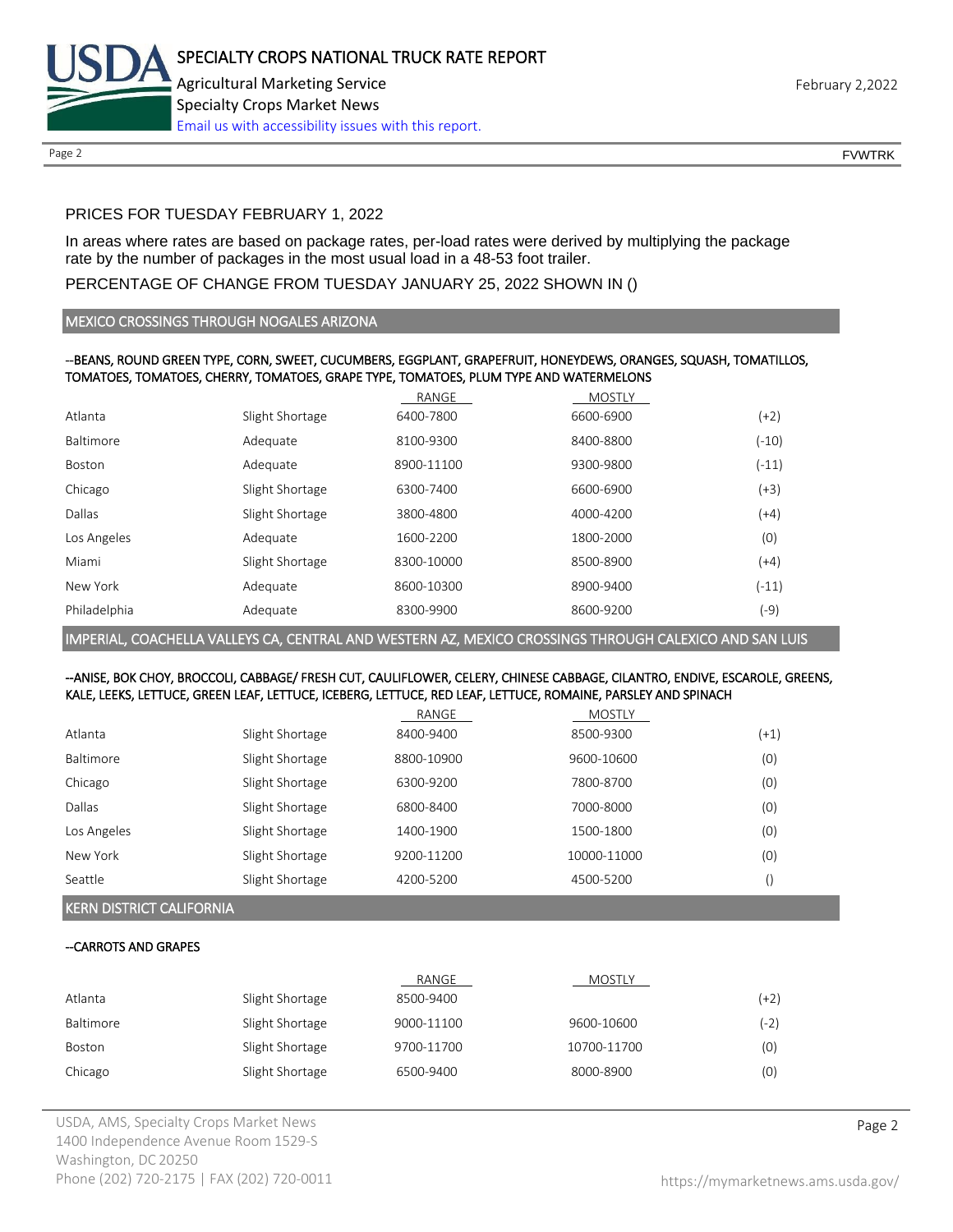

Agricultural Marketing Service **February 2,2022 February 2,2022** 

Specialty Crops Market News

| Page 3                              |                                                                                                |            |               |        | <b>FVWTRK</b> |
|-------------------------------------|------------------------------------------------------------------------------------------------|------------|---------------|--------|---------------|
| Dallas                              | Slight Shortage                                                                                | 6800-8400  | 7000-8000     | (0)    |               |
| OXNARD DISTRICT CALIFORNIA          |                                                                                                |            |               |        |               |
|                                     | --ARTICHOKES, CABBAGE/ FRESH CUT, CELERY, CILANTRO, GREENS, KALE, LETTUCE, ROMAINE AND PARSLEY |            |               |        |               |
|                                     |                                                                                                | RANGE      | <b>MOSTLY</b> |        |               |
| Atlanta                             | Slight Shortage                                                                                | 8600-9400  |               | (0)    |               |
| Baltimore                           | Slight Shortage                                                                                | 9000-11200 | 9800-10800    | (0)    |               |
| Chicago                             | Slight Shortage                                                                                | 6300-9200  | 8000-8900     | (0)    |               |
| Dallas                              | Slight Shortage                                                                                | 7200-8400  | 7200-8200     | (0)    |               |
| Los Angeles                         | Slight Shortage                                                                                | 1500-2000  | 1700-2000     | (0)    |               |
| Philadelphia                        | Slight Shortage                                                                                | 9000-11000 | 9800-10800    | (0)    |               |
| SANTA MARIA CALIFORNIA              |                                                                                                |            |               |        |               |
| -- BROCCOLI, CAULIFLOWER AND CELERY |                                                                                                |            |               |        |               |
|                                     |                                                                                                | RANGE      | <b>MOSTLY</b> |        |               |
| Baltimore                           | Slight Shortage                                                                                | 9000-11100 | 9800-10800    | (0)    |               |
| <b>Boston</b>                       | Slight Shortage                                                                                | 9700-11700 | 10700-11700   | (0)    |               |
| Chicago                             | Slight Shortage                                                                                | 6500-9400  | 8000-8900     | (0)    |               |
| <b>Dallas</b>                       | Slight Shortage                                                                                | 7000-8600  | 7200-8200     | (0)    |               |
| New York                            | Slight Shortage                                                                                | 9400-11400 | 10000-11000   | (0)    |               |
| Philadelphia                        | Slight Shortage                                                                                | 9200-11200 | 9800-10800    | $(-2)$ |               |
| SOUTH DISTRICT CALIFORNIA           |                                                                                                |            |               |        |               |
|                                     | -- AVOCADOS, LEMONS, ORANGES AND TANGELOS                                                      |            |               |        |               |
|                                     |                                                                                                | RANGE      | <b>MOSTLY</b> |        |               |
| Atlanta                             | Slight Shortage                                                                                | 8200-9300  | 8500-9300     | $(-4)$ |               |
| Baltimore                           | Slight Shortage                                                                                | 9000-11000 | 9600-10600    | (0)    |               |
| Boston                              | Slight Shortage                                                                                | 9800-11600 | 10300-11300   | $(-2)$ |               |
| Chicago                             | Slight Shortage                                                                                | 7800-9200  | 8200-9000     | $(-1)$ |               |
| Dallas                              | Slight Shortage                                                                                | 7400-8400  | 7600-8200     | $(-2)$ |               |
| Miami                               | Slight Shortage                                                                                | 9800-11500 | 10400-11300   | $(+1)$ |               |
| New York                            | Slight Shortage                                                                                | 9700-11400 | 10000-11000   | (0)    |               |
| Philadelphia                        | Slight Shortage                                                                                | 9200-11000 | 9600-10600    | $(-2)$ |               |
|                                     | Slight Shortage                                                                                | 5000-6600  | 5600-6200     | (0)    |               |

| Atlanta                             | Shortage                               | RANGE<br>3600-3825 | MOSTLY | (0) |        |
|-------------------------------------|----------------------------------------|--------------------|--------|-----|--------|
|                                     | USDA, AMS, Specialty Crops Market News |                    |        |     | Page 3 |
| $\cdots$ $\cdots$ $\alpha$ $\alpha$ | 1400 Independence Avenue Room 1529-S   |                    |        |     |        |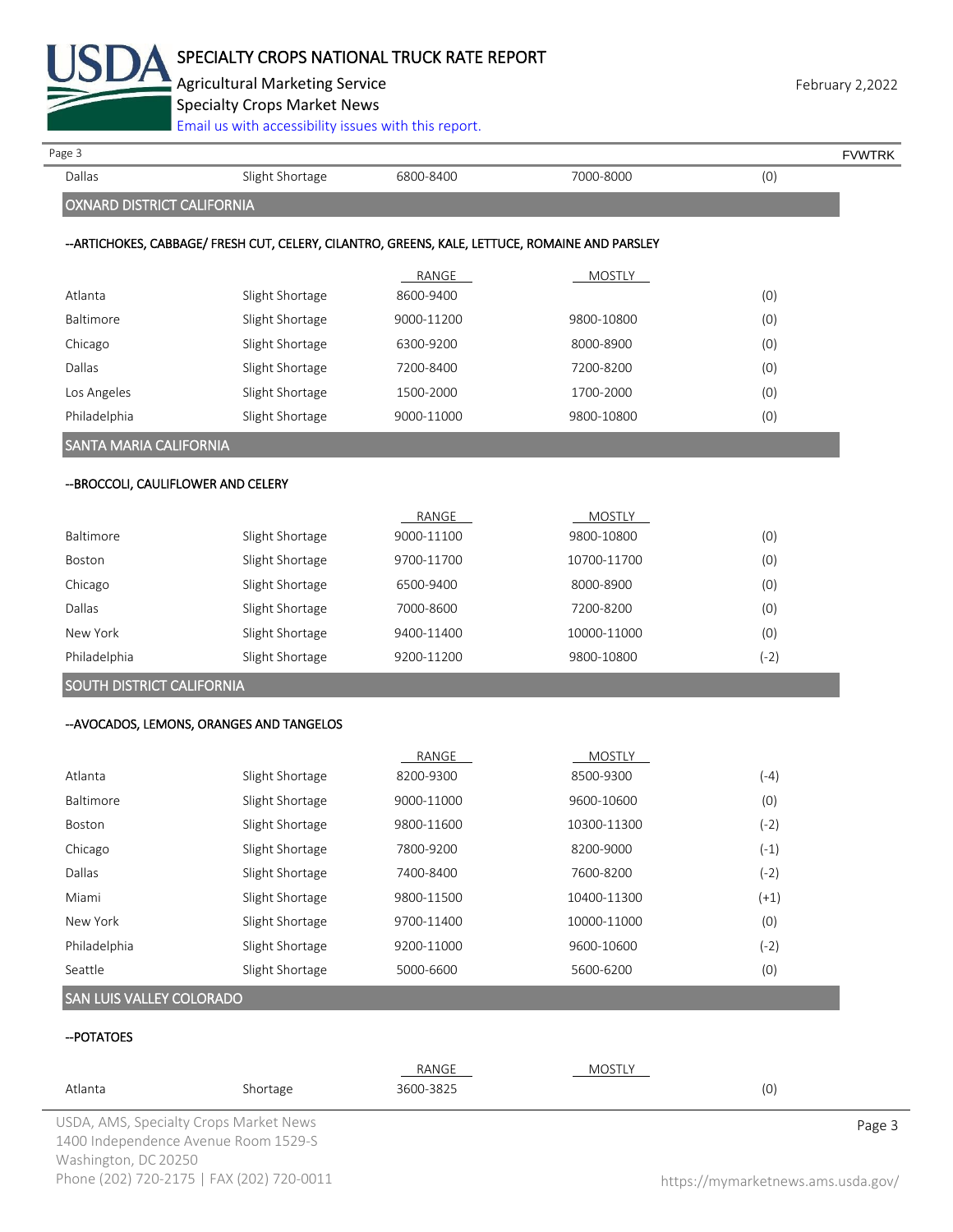

Agricultural Marketing Service **February 2,2022** February 2,2022 Specialty Crops Market News

[Email us with accessibility issues with this report.](mailto:mars@ams.usda.gov?subject=508%20Inquiry/Report)

| Page 4       |          |           | <b>FVWTRK</b> |
|--------------|----------|-----------|---------------|
| Baltimore    | Shortage | 5625-6075 | (0)           |
| Boston       | Shortage | 5850-5975 | (0)           |
| Dallas       | Shortage | 2250-2475 | (0)           |
| New York     | Shortage | 5850-6300 | (0)           |
| Philadelphia | Shortage | 5850-6300 | (0)           |
|              |          |           |               |

## CENTRAL AND SOUTH FLORIDA

#### --BEANS, CABBAGE, CORN, SWEET, CUCUMBERS, EGGPLANT, ENDIVE, ESCAROLE, OKRA, PEPPERS, BELL TYPE, PEPPERS, OTHER, RADISHES, SQUASH, YELLOW STRAIGHTNECK, SQUASH, ZUCCHINI, STRAWBERRIES, TOMATOES, CHERRY, TOMATOES, GRAPE TYPE AND TOMATOES, PLUM TYPE

|              |          | RANGE     | <b>MOSTLY</b> |         |
|--------------|----------|-----------|---------------|---------|
| Atlanta      | Shortage | 1600-1600 |               | (-3)    |
| Baltimore    | Shortage | 3500-3600 |               | $(+8)$  |
| Boston       | Shortage | 4800-5000 |               | (+4)    |
| Chicago      | Shortage | 2800-3100 |               | (-3)    |
| New York     | Shortage | 4500-4800 |               | $(+19)$ |
| Philadelphia | Shortage | 3800-4000 |               | $(+18)$ |

## IDAHO AND MALHEUR COUNTY OREGON

#### --ONIONS, DRY

|              |                 | RANGE       | <b>MOSTLY</b> |     |
|--------------|-----------------|-------------|---------------|-----|
| Atlanta      | Slight Shortage | 8000-8500   |               | (0) |
| Baltimore    | Slight Shortage | 9000-9500   |               | (0) |
| Boston       | Shortage        | 10200-12000 |               | (0) |
| Chicago      | Shortage        | 6300-7000   |               | (0) |
| Dallas       | Slight Shortage | 6300-7000   |               | (0) |
| Los Angeles  | Slight Shortage | 2975-3400   |               | (0) |
| Miami        | Shortage        | 11475-13000 |               | (0) |
| New York     | Slight Shortage | 10500-11263 |               | (0) |
| Philadelphia | Shortage        | 9000-9500   |               | (0) |
|              |                 |             |               |     |

#### UPPER VALLEY, TWIN FALLS-BURLEY DISTRICT IDAHO

#### --POTATOES

|             |          | RANGE      | <b>MOSTLY</b> |     |
|-------------|----------|------------|---------------|-----|
| Atlanta     | Shortage | 7000-8500  |               | (0) |
| Baltimore   | Shortage | 8075-9500  |               | (0) |
| Boston      | Shortage | 9500-12500 | 10000-10500   | (0) |
| Chicago     | Shortage | 6200-7000  |               | (0) |
| Dallas      | Shortage | 5000-7000  | 5800-6000     | (0) |
| Los Angeles | Shortage | 2800-3800  |               | (0) |

USDA, AMS, Specialty Crops Market News **Page 4** 1400 Independence Avenue Room 1529-S Washington, DC 20250 Phone (202) 720-2175 | FAX (202) 720-0011 <https://mymarketnews.ams.usda.gov/>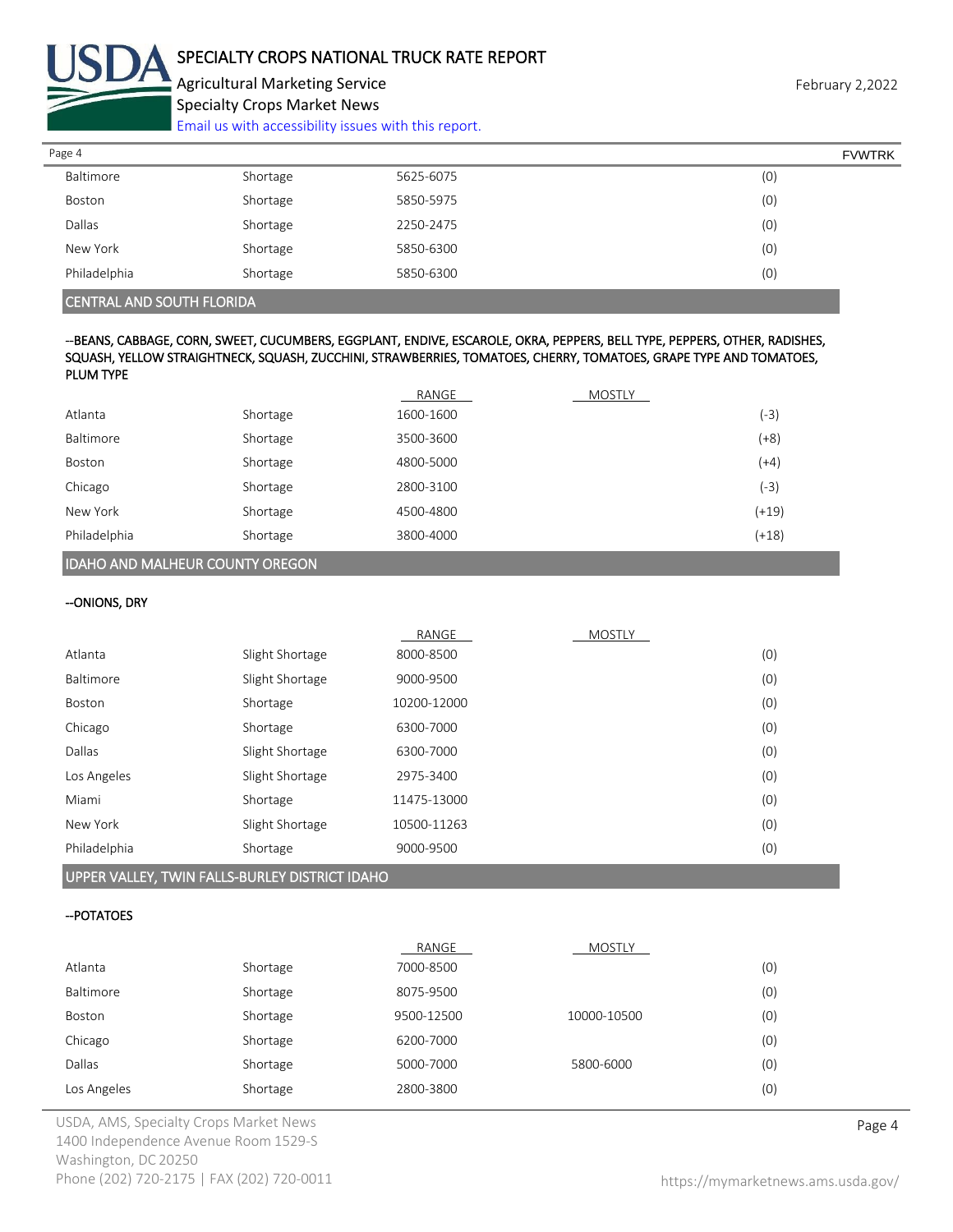

# SPECIALTY CROPS NATIONAL TRUCK RATE REPORT

Agricultural Marketing Service **February 2,2022** February 2,2022 Specialty Crops Market News

[Email us with accessibility issues with this report.](mailto:mars@ams.usda.gov?subject=508%20Inquiry/Report)

|                        |             |                                           |            | <b>FVWTRK</b> |
|------------------------|-------------|-------------------------------------------|------------|---------------|
| Shortage               | 10000-12000 | 10000-10500                               | (0)        |               |
| Shortage               | 9500-10000  |                                           | (0)        |               |
| Shortage               | 9000-9500   |                                           | (0)        |               |
|                        |             |                                           |            |               |
|                        |             |                                           |            |               |
|                        | RANGE       | <b>MOSTLY</b>                             |            |               |
| Adequate               | 5400-6000   | 5600-6000                                 | (0)        |               |
| Adequate               | 5200-6000   | 5400-5800                                 | (0)        |               |
|                        |             |                                           |            |               |
| -- APPLES AND POTATOES |             |                                           |            |               |
|                        | RANGE       | <b>MOSTLY</b>                             |            |               |
| Slight Shortage        | 3800-4200   |                                           | (0)        |               |
| Slight Shortage        | 3300-3500   |                                           | (0)        |               |
| Slight Shortage        | 1200-1300   |                                           | (0)        |               |
| Slight Shortage        | 3500-3700   |                                           | (0)        |               |
| Slight Shortage        | 4000-4200   |                                           | (0)        |               |
| Slight Shortage        | 3800-4100   |                                           | (0)        |               |
|                        |             |                                           |            |               |
|                        |             |                                           |            |               |
|                        | RANGE       | <b>MOSTLY</b>                             |            |               |
| Slight Shortage        | 6020-7740   |                                           | (0)        |               |
| Shortage               | 7095-9245   |                                           | (0)        |               |
| Shortage               | 5805-8493   |                                           | (0)        |               |
| Shortage               | 3010-4300   |                                           | (0)        |               |
| Slight Shortage        | 4193-6020   |                                           | (0)        |               |
| Shortage               | 7310-11000  |                                           | (0)        |               |
| Shortage               | 5375-8170   | 6020-7740                                 | (0)        |               |
|                        |             |                                           |            |               |
|                        |             |                                           |            |               |
|                        | RANGE       | <b>MOSTLY</b>                             |            |               |
| Slight Shortage        | 1600-1800   |                                           | (0)<br>(0) |               |
| Adequate               | 1800-2600   |                                           |            |               |
|                        |             | MINNESOTA-NORTH DAKOTA (RED RIVER VALLEY) |            |               |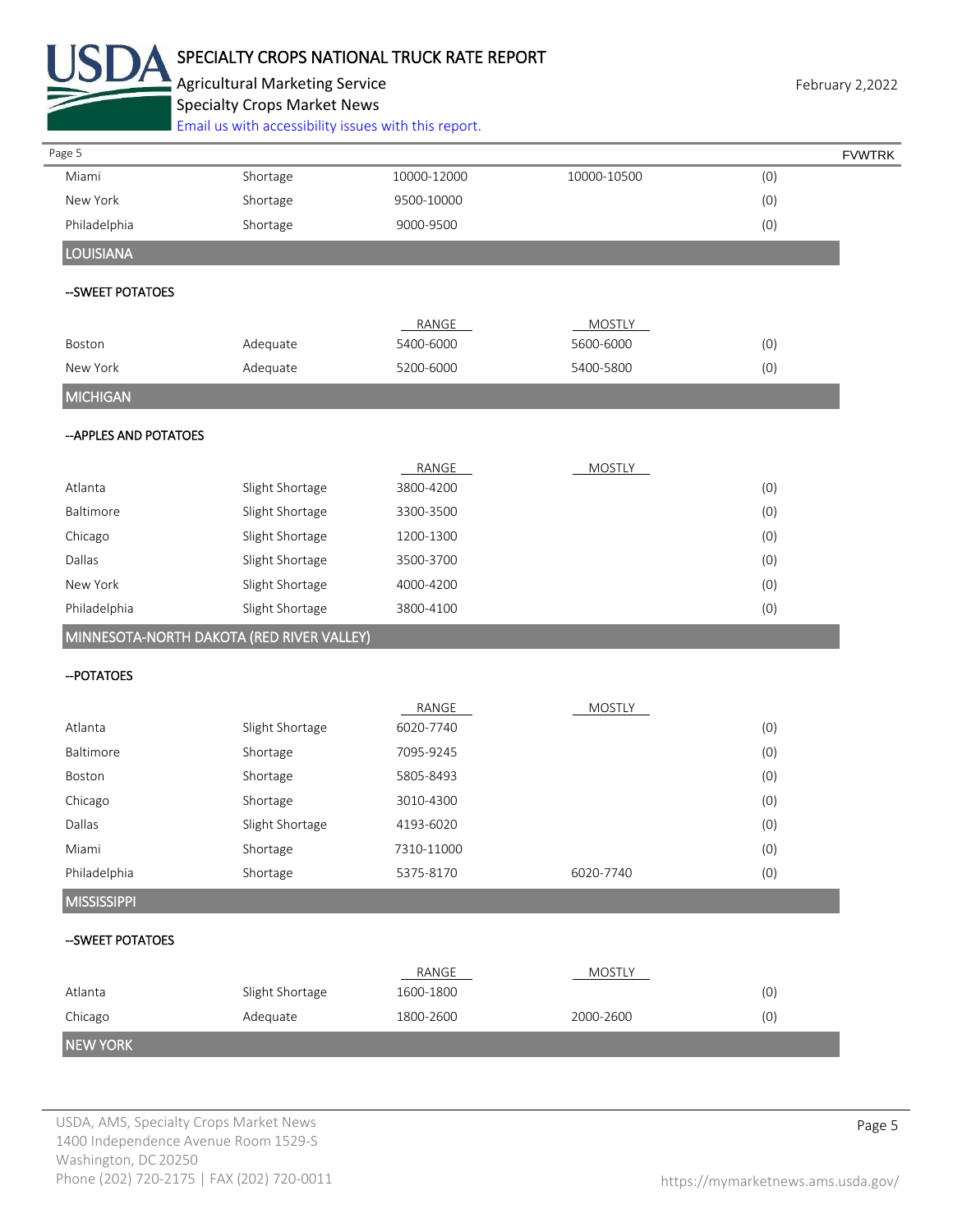

Agricultural Marketing Service **February 2,2022** Specialty Crops Market News

[Email us with accessibility issues with this report.](mailto:mars@ams.usda.gov?subject=508%20Inquiry/Report)

| Page 6       |          |           |           |     | <b>FVWTRK</b> |
|--------------|----------|-----------|-----------|-----|---------------|
| --APPLES     |          |           |           |     |               |
|              |          | RANGE     | MOSTLY    |     |               |
| Atlanta      | Adequate | 5000-6000 |           | (0) |               |
| Baltimore    | Adequate | 4000-5000 |           | (0) |               |
| Boston       | Adequate | 4000-4500 | 4500-4500 | (0) |               |
| Miami        | Adequate | 6000-7000 |           | (0) |               |
| New York     | Adequate | 1800-4000 | 3000-4000 | (0) |               |
| Philadelphia | Adequate | 4000-5000 |           | (0) |               |

## EASTERN NORTH CAROLINA

#### --SWEET POTATOES

|                                             |          | RANGE     | MOSTLY |         |
|---------------------------------------------|----------|-----------|--------|---------|
| Atlanta                                     | Shortage | 2500-2500 |        | (0)     |
| Baltimore                                   | Shortage | 2000-2500 |        | $(+18)$ |
| Boston                                      | Shortage | 3500-4000 |        | $(-6)$  |
| Chicago                                     | Shortage | 4500-4500 |        | $(+29)$ |
| Miami                                       | Shortage | 3000-3000 |        | (0)     |
| New York                                    | Shortage | 2800-3000 |        | $(+5)$  |
| Philadelphia                                | Shortage | 2200-2500 |        | $(+2)$  |
| <b>MEXICO CROSSINGS THROUGH SOUTH TEXAS</b> |          |           |        |         |

#### --BROCCOLI, CARROTS, CHAYOTE, CILANTRO, CUCUMBERS, GRAPEFRUIT, LIMES, MANGOES, ORANGES, PAPAYA, PEPPERS, ANAHEIM, PEPPERS, BELL TYPE, PEPPERS, HABANERO, PEPPERS, JALAPENO, PEPPERS, POBLANO, PEPPERS, SERRANO, PINEAPPLES, TOMATILLOS, TOMATOES, TOMATOES, GRAPE TYPE, TOMATOES, PLUM TYPE AND WATERMELONS

|                                  |                 | RANGE      | <b>MOSTLY</b> |        |
|----------------------------------|-----------------|------------|---------------|--------|
| Atlanta                          | Adequate        | 4400-5500  | 4500-4800     | $(+6)$ |
| Baltimore                        | Slight Shortage | 7200-8000  | 7500-7700     | (0)    |
| <b>Boston</b>                    | Slight Shortage | 8000-8800  | 8200-8400     | $(+1)$ |
| Chicago                          | Adequate        | 4700-5000  | 4700-4800     | $(+1)$ |
| Dallas                           | Adequate        | 1900-2500  | 1900-2200     | (+8)   |
| Los Angeles                      | Adequate        | 3700-4200  | 3800-4000     | (0)    |
| Miami                            | Adequate        | 5200-6000  | 5200-5400     | $(-7)$ |
| New York                         | Slight Shortage | 8000-10200 | 8400-9000     | (+9)   |
| Philadelphia                     | Slight Shortage | 7400-8200  |               | (-4)   |
| Seattle                          | Adequate        | 8200-8800  | 8500-8700     | (0)    |
| <b>COLUMBIA BASIN WASHINGTON</b> |                 |            |               |        |

#### --ONIONS, DRY AND POTATOES

|                      |                                           | RANGE      | MOSTLY |                                    |
|----------------------|-------------------------------------------|------------|--------|------------------------------------|
| Atlanta              | Slight Shortage                           | 9700-11500 |        | (0)                                |
|                      | USDA, AMS, Specialty Crops Market News    |            |        | Page 6                             |
|                      | 1400 Independence Avenue Room 1529-S      |            |        |                                    |
| Washington, DC 20250 |                                           |            |        |                                    |
|                      | Phone (202) 720-2175   FAX (202) 720-0011 |            |        | https://mymarketnews.ams.usda.gov/ |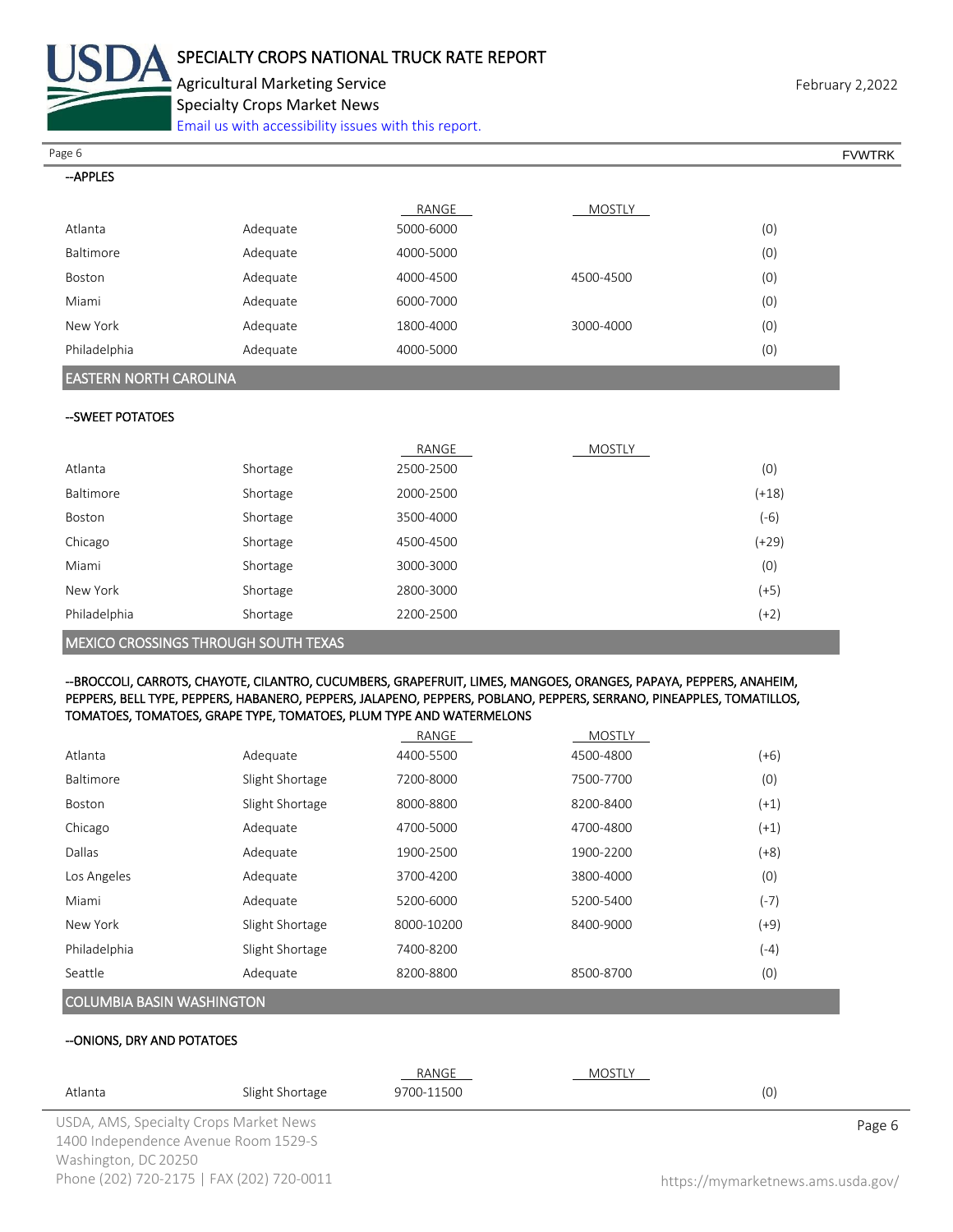

Agricultural Marketing Service **February 2,2022** February 2,2022 Specialty Crops Market News

[Email us with accessibility issues with this report.](mailto:mars@ams.usda.gov?subject=508%20Inquiry/Report)

| Page 7        |                 |             | <b>FVWTRK</b> |
|---------------|-----------------|-------------|---------------|
| <b>Dallas</b> | Slight Shortage | 9200-10800  | (0)           |
| Los Angeles   | Slight Shortage | 4500-5000   | (0)           |
| Miami         | Slight Shortage | 10700-12500 | (0)           |
| New York      | Slight Shortage | 12000-14700 | (0)           |
|               |                 |             |               |

YAKIMA VALLEY AND WENATCHEE DISTRICT WASHINGTON

#### --APPLES AND PEARS

|              |                 | RANGE       | <b>MOSTLY</b> |        |
|--------------|-----------------|-------------|---------------|--------|
| Atlanta      | Slight Shortage | 10000-12500 | 11000-12000   | $(-4)$ |
| Baltimore    | Slight Shortage | 10500-13000 | 10500-12500   | $(-2)$ |
| Boston       | Slight Shortage | 11500-14000 | 11500-13000   | (-4)   |
| Chicago      | Slight Shortage | 8000-10000  | 8500-9500     | (-5)   |
| Dallas       | Slight Shortage | 7500-10000  | 8500-9500     | (0)    |
| Los Angeles  | Slight Shortage | 3400-4200   | 3600-4200     | (-4)   |
| Miami        | Slight Shortage | 12000-14000 | 12000-13000   | $(-7)$ |
| New York     | Slight Shortage | 11000-13000 | 11000-12500   | (-4)   |
| Philadelphia | Slight Shortage | 10500-13000 | 11000-12500   | (0)    |
| Seattle      | Slight Shortage | 1000-1100   |               | (0)    |

CENTRAL WISCONSIN

#### --ONIONS, DRY AND POTATOES

|              |                 | RANGE     | <b>MOSTLY</b> |     |
|--------------|-----------------|-----------|---------------|-----|
| Atlanta      | Slight Shortage | 4250-5400 | 4675-4800     | (0) |
| Baltimore    | Slight Shortage | 4250-4675 | 4500-4675     | (0) |
| Boston       | Slight Shortage | 4675-5200 |               | (0) |
| Chicago      | Slight Shortage | 1275-1700 | 1275-1300     | (0) |
| Miami        | Slight Shortage | 6500-6800 |               | (0) |
| New York     | Slight Shortage | 4675-5100 | 5000-5100     | (0) |
| Philadelphia | Slight Shortage | 4250-4675 | 4500-4675     | (0) |